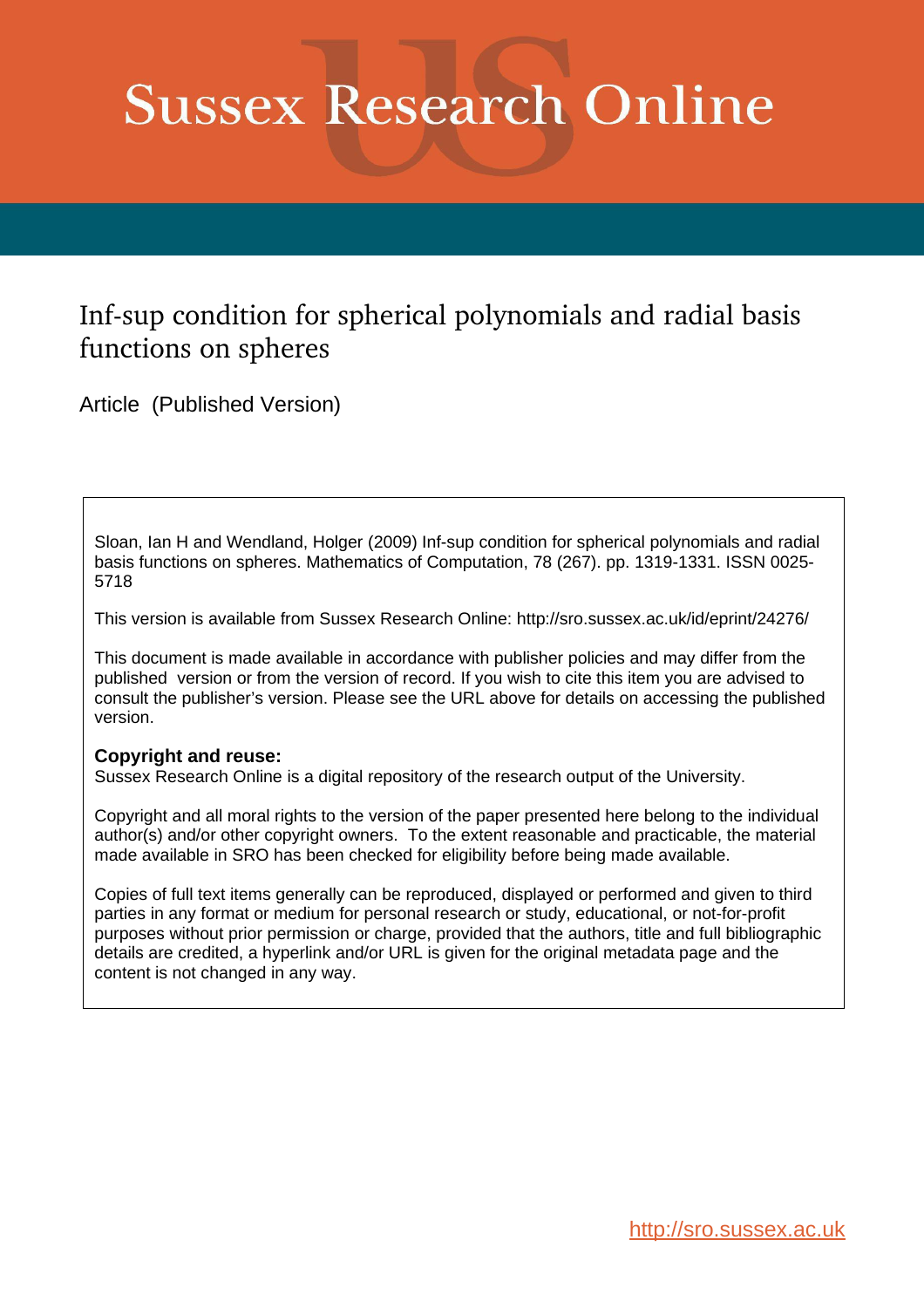# **INF-SUP CONDITION FOR SPHERICAL POLYNOMIALS AND RADIAL BASIS FUNCTIONS ON SPHERES**

#### IAN H. SLOAN AND HOLGER WENDLAND

ABSTRACT. Interpolation by radial basis functions and interpolation by polynomials are both popular methods for function reconstruction from discrete data given on spheres. Recently, there has been an increasing interest in employing these function families together in hybrid schemes for scattered data modeling and the solution of partial differential equations on spheres. For the theoretical analysis of numerical methods for the associated discretized systems, a so-called inf-sup condition is crucial. In this paper, we derive such an inf-sup condition, and show that the constant in the inf-sup condition is independent of the polynomial degree and of the chosen point set, provided the mesh norm of the point set is sufficiently small. We then use the inf-sup condition to derive a new error analysis for the hybrid interpolation scheme of Sloan and Sommariva.

### 1. INTRODUCTION

The inf-sup condition is a fundamental tool for the stability and convergence analysis of mixed finite element methods for PDEs [\[1,](#page-13-0) [2,](#page-13-1) [4\]](#page-13-2). In this paper we prove an inf-sup condition in a completely different context, that of approximation by spherical polynomials and radial basis functions on spheres of arbitrary dimension, as discussed in [\[11\]](#page-13-3).

The inf-sup condition is presented in the next section. In the following paragraphs we introduce just enough notation and definitions to make the result understandable.

We will work on the unit sphere  $S^d := \{x \in \mathbb{R}^{d+1} : ||x||_2 = 1\}$  and use the usual function spaces  $C(S^d)$ ,  $L_2(S^d)$ .

The set of  $(d + 1)$ -variate polynomials of degree less than or equal to  $L \in \mathbb{N}_0$ , restricted to the sphere  $S^d$ , will be denoted by  $\mathbb{P}_L$ . This space can be equipped with an  $L_2(S^d)$ -orthonormal basis  $\{Y_{\ell,k}: 0 \leq \ell \leq L, 1 \leq k \leq N(d,\ell)\}\)$ , consisting of the so-called spherical harmonics. Here,  $\ell$  refers to the degree, while k indicates a numeration of the orthonormal basis functions of the same degree, which span a linear space of dimension  $N(d, \ell)$ . It is well known (see [\[9\]](#page-13-4)) that the collection of all spherical harmonics forms a complete orthonormal basis of  $L_2(S^d)$ , hence every

c 2009 American Mathematical Society

Received by the editor December 17, 2007 and, in revised form, August 6, 2008.

<sup>2000</sup> Mathematics Subject Classification. Primary 65D05, Secondary 41A05, 41A29.

Key words and phrases. Inf-sup, sphere, radial basis function, spherical polynomial, hybrid approximation.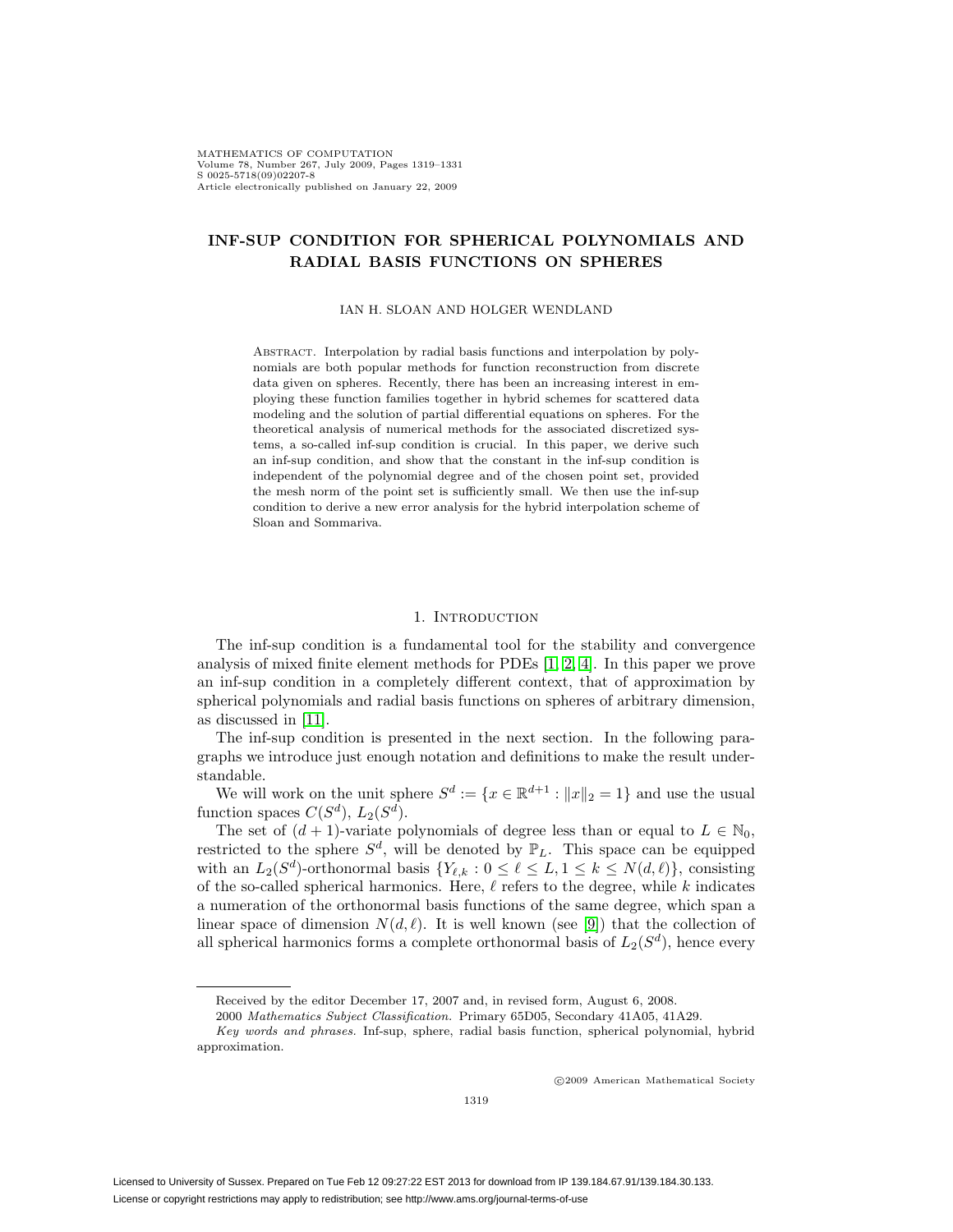function  $u \in L_2(S^d)$  can be represented by its Fourier series

$$
u = \sum_{\ell=0}^{\infty} \sum_{k=1}^{N(d,\ell)} \widehat{u}_{\ell,k} Y_{\ell,k}, \qquad \widehat{u}_{\ell,k} = \int_{S^d} u(x) Y_{\ell,k}(x) dx,
$$

where dx denotes the area measure on  $S^d$ .

This representation can be used to introduce Sobolev spaces on  $S^d$ . To be more precise, we define the Sobolev space  $H^s$  for  $s \geq 0$  by

$$
H^{s} := \left\{ u \in L_{2}(S^{d}) : \sum_{\ell=0}^{\infty} \sum_{k=1}^{N(d,\ell)} (1+\ell^{2})^{s} |\widehat{u}_{\ell,k}|^{2} < \infty \right\}.
$$

Obviously, this space is equipped with a norm stemming from the inner product

<span id="page-2-2"></span><span id="page-2-1"></span>
$$
(u,v)_{H^s} := \sum_{\ell=0}^{\infty} \sum_{k=1}^{N(d,\ell)} (1+\ell^2)^s \widehat{u}_{\ell,k} \widehat{v}_{\ell,k}.
$$

Putting  $s = 0$  we obtain  $H^0 = L_2(S^d)$ .

It is also known that if  $s > d/2$ , the Sobolev embedding theorem gives  $H^s$  ⊂  $C(S<sup>d</sup>)$ . In this case  $H<sup>s</sup>$  possesses a reproducing kernel, i.e. a symmetric function  $\Phi = \Phi_s : S^d \times S^d \to \mathbb{R}$  with the properties

(1) 
$$
\Phi(\cdot, x) \in H^s
$$
 for  $x \in S^d$ ,  $u(x) = (u, \Phi(\cdot, x))_{H^s}$  for  $u \in H^s$ ,  $x \in S^d$ .

It is easy to verify that this kernel has the Fourier representation

(2) 
$$
\Phi(x,y) = \sum_{\ell=0}^{\infty} \sum_{k=1}^{N(d,\ell)} \frac{1}{(1+\ell^2)^s} Y_{\ell,k}(x) Y_{\ell,k}(y).
$$

This kernel is (strictly) positive definite, in the sense that for all possible choices of distinct points  $X = \{x_1, \ldots, x_N\} \subset S^d$  the  $N \times N$  matrices of the form  $(\Phi(x_i, x_j))$ are positive definite. Consequently, for a given fixed set  $X$  and given data values  $f_1,\ldots,f_N$  at  $x_1,\ldots,x_N$ , there always exists a unique interpolant from the space

(3) 
$$
V_X := \text{span}\{\Phi(\cdot, x_1), \dots, \Phi(\cdot, x_N)\}.
$$

The approximation error for such an interpolant is in general expressed in terms of the fill distance

<span id="page-2-0"></span>
$$
h_X := \sup_{x \in S^d} \min_{x_j \in X} \text{dist}(x, x_j),
$$

where dist(x, y) denotes the geodesic distance  $\cos^{-1}(x \cdot y)$  between two points x, y on the sphere.

We have introduced two finite-dimensional function spaces: the spherical polynomials  $\mathbb{P}_L$  of degree at most L, and the kernel-based space  $V_X$ . If both of these spaces are employed in a mixed approximation scheme, an inf-sup condition is necessary to make significant statements on the convergence of numerical schemes. We will establish such a condition and use it to obtain an error analysis of a hybrid approximation scheme.

We remark that a weaker inf-sup condition is relatively easy to establish, via the "sampling theorem"; see [\[8,](#page-13-5) [12\]](#page-13-6). The result is weaker in the sense that the constant in the inf-sup condition now depends on the polynomial degree L. Nonetheless, for completeness, we state the sampling theorem and derive this weaker result in Section [4.](#page-6-0)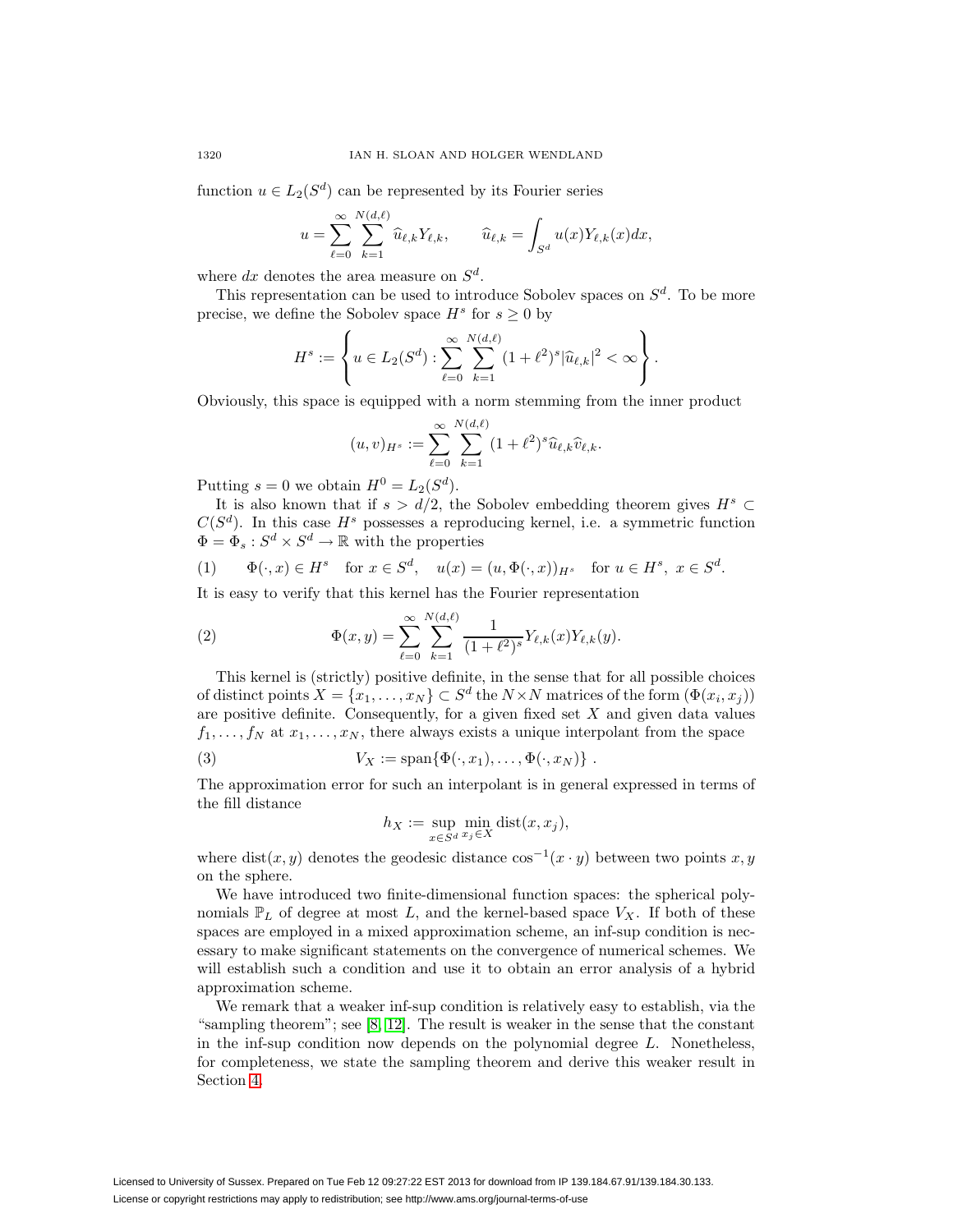In Section [5](#page-7-0) we use the inf-sup condition to obtain a new error analysis, this time for the  $L_2$  norm of the error, for the hybrid interpolation scheme of Sloan and Sommariva [\[11\]](#page-13-3). Finally, in Section [6](#page-11-0) the results of the paper are extended to approximation with more general kernels  $\Phi(\mathbf{x}, \mathbf{y})$  for which the norm in the associated "native space" is merely equivalent (rather then identical) to the  $H<sup>s</sup>$ norm.

# 2. Main results

<span id="page-3-2"></span>In this section, we will state the inf-sup condition for interpolation by radial basis functions and spherical polynomials in three equivalent forms.

**Theorem 2.1.** There exist constants  $\gamma > 0$  and  $\tau > 0$  depending only on d and  $s > d/2$  and such that for all  $L \geq 1$  and all  $X = \{x_1, \ldots, x_N\} \subset S^d$  satisfying  $h_X \leq \tau/L$  the following inequality holds:

<span id="page-3-0"></span>(4) 
$$
\sup_{v \in V_X \setminus \{0\}} \frac{(p,v)_{H^s}}{\|v\|_{H^s}} \ge \gamma \|p\|_{H^s}, \qquad p \in \mathbb{P}_L.
$$

Consequently, taking the infimum over all  $p \in \mathbb{P}_L$ , we can replace [\(4\)](#page-3-0) by

$$
\inf_{p\in\mathbb{P}_L\setminus\{0\}}\sup_{v\in V_X\setminus\{0\}}\frac{(p,v)_{H^s}}{\|v\|_{H^s}\|p\|_{H^s}}\geq\gamma.
$$

<span id="page-3-1"></span>Later in this section we shall prove that this theorem can equivalently be stated as in either of the next two theorems.

**Theorem 2.2.** There exist constants  $\gamma > 0$  and  $\tau > 0$  depending only on d and s such that for  $s > d/2$  and all  $L \geq 1$  and all  $X = \{x_1, \ldots, x_N\} \subset S^d$  satisfying  $h_X \leq \tau/L$  the following inequality holds:

$$
||P||_{H^s} \ge \gamma ||p||_{H^s}
$$

for all  $p \in \mathbb{P}_L$  and all  $P \in H^s$  satisfying  $P|X = p|X$ .

As pointed out earlier, for every continuous function  $f \in C(S^d)$ , there exists a unique interpolant  $I_Xf$  of the form

$$
I_X f = \sum_{j=1}^N \alpha_j \Phi(\cdot, x_j),
$$

where the coefficients  $\alpha_i$  are determined by the interpolation conditions  $I_Xf|X =$  $f|X$ . It is well known that the interpolant  $I_Xf$  from  $V_X$  to  $f \in C(S^d)$  is also the norm-minimal interpolant (see, for example, [\[12,](#page-13-6) Theorem 13.2]), i.e., it satisfies

(5) 
$$
||I_Xf||_{H^s} = \min{||P||_{H^s} : P \in H^s \text{ and } P|X = f|X}, \quad f \in C(S^d).
$$

<span id="page-3-3"></span>From this minimal norm property it immediately follows that Theorem [2.2](#page-3-1) can equivalently be reformulated as

**Theorem 2.3.** There exist constants  $\gamma > 0$  and  $\tau > 0$  depending only on d and s such that for  $s > d/2$  and all  $L \geq 1$  and all  $X = \{x_1, \ldots, x_N\} \subset S^d$  satisfying  $h_X \leq \tau/L$  the following inequality holds:

$$
||I_Xp||_{H^s} \ge \gamma ||p||_{H^s}
$$

for all  $p \in \mathbb{P}_L$ .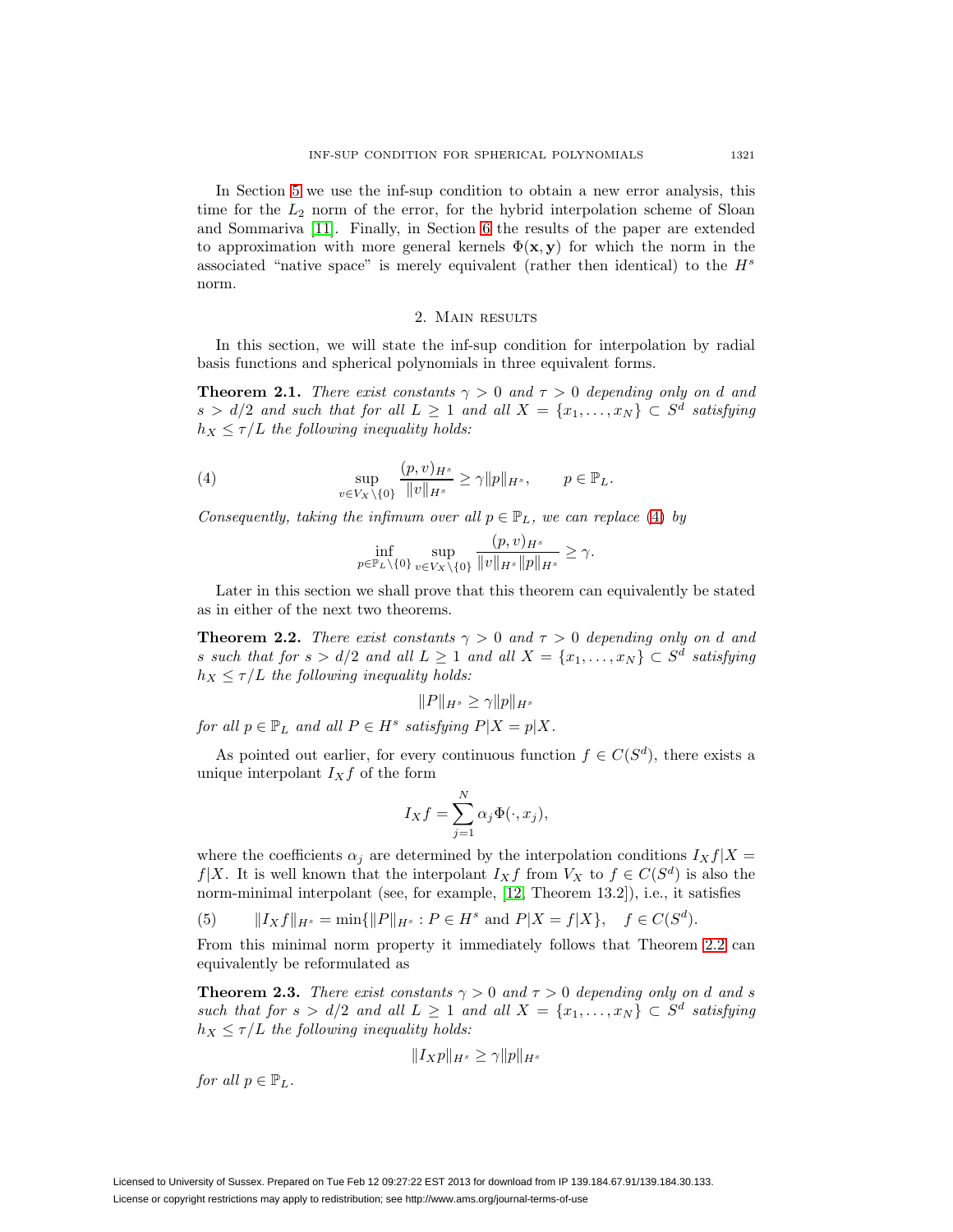We will use the following rather simple Hilbert space proposition to establish the equivalence of Theorems [2.1](#page-3-2) and [2.3.](#page-3-3) Since we already know that Theorems [2.2](#page-3-1) and [2.3](#page-3-3) are equivalent, this will establish the equivalence of all three theorems.

<span id="page-4-1"></span>**Proposition 2.4.** Let  $X$  and  $Y$  be subspaces of a Hilbert space  $H$  with inner product  $(\cdot, \cdot)$  and norm  $\|\cdot\| = (\cdot, \cdot)^{1/2}$ . Then, for all  $y \in \mathbb{Y}$ ,

(6) 
$$
\sup_{x \in \mathbb{X} \setminus \{0\}} \frac{(y, x)}{\|x\|} = \|Y\|,
$$

where Y is the orthogonal projection of y on  $\mathbb{X}$ , i.e.,

(7) 
$$
Y \in \mathbb{X}
$$
 and  $(Y - y, x) = 0$  for all  $x \in \mathbb{X}$ .

*Proof.* From [\(7\)](#page-4-0) and the Cauchy-Schwarz inequality, for  $0 \neq x \in \mathbb{X}$  and fixed  $y \in \mathbb{Y}$ we have

<span id="page-4-0"></span>
$$
\frac{(y,x)}{\|x\|} = \frac{(Y,x)}{\|x\|} \le \|Y\|.
$$

Thus,

$$
\sup_{x \in \mathbb{X} \setminus \{0\}} \frac{(y, x)}{\|x\|} \le \|Y\|,
$$

in which the inequality can be replaced by equality, since equality is achieved by  $x = Y$ , using  $(y, Y) = (Y, Y) = ||Y||$  $\overline{a}$ .

To apply this result to our situation, we take  $\mathbb{H} = H^s$ ,  $\mathbb{X} = V_X$ ,  $\mathbb{Y} = \mathbb{P}_L$ . Since  $\mathbb H$  is a reproducing kernel space with reproducing kernel  $\Phi$ , we see that

$$
(I_X f - f, \Phi(\cdot, x_j))_{H^s} = I_X f(x_j) - f(x_j) = 0, \qquad x_j \in X,
$$

since  $I_Xf$  interpolates f. This implies, given [\(3\)](#page-2-0), that

(8) 
$$
(I_Xf - f, v)_{H^s} = 0 \quad \text{for all } v \in V_X.
$$

Thus,  $I_X f$  is the orthogonal projection of f on  $V_X$  in  $H^s$ , or equally, the best approximation to  $f$  from  $V_X$  in the  $H^s$  norm. Proposition [2.4](#page-4-1) therefore gives

<span id="page-4-3"></span>
$$
\sup_{v \in V_X \setminus \{0\}} \frac{(p, v)_{H^s}}{\|v\|_{H^s}} = \|I_X p\|_{H^s}, \qquad p \in \mathbb{P}_L.
$$

The equivalence of Theorem [2.3](#page-3-3) and Theorem [2.1](#page-3-2) is now obvious.

3. Proof of the inf-sup theorem

We will use the following  $L_2(S^d)$  estimate from [\[5,](#page-13-7) [7\]](#page-13-8).

<span id="page-4-2"></span>**Theorem 3.1.** There exist constants  $C > 0$  and  $h_0 > 0$  depending only on s and d such that for  $s > d/2$ ,

$$
||g||_{L_2} \le Ch_X^s ||g||_{H^s}
$$
  
for all  $X \subset S^d$  with  $h_X \le h_0$ , and all  $g \in H^s$  satisfying  $g|X = 0$ .

The proof of this theorem rests on a corresponding result [\[10\]](#page-13-9) for Euclidean spaces, which in turn relies mainly on two steps. In the first step an error estimate of this form for the  $L_{\infty}$ -norm is established, with an appropriately reduced exponent of  $h_X$ . This can be done using either the so-called power function approach, or using the sampling theorem, which we will discuss in more detail in the next section. The second step consists of a local covering argument due to Duchon (see  $[3, 6]$  $[3, 6]$ ), which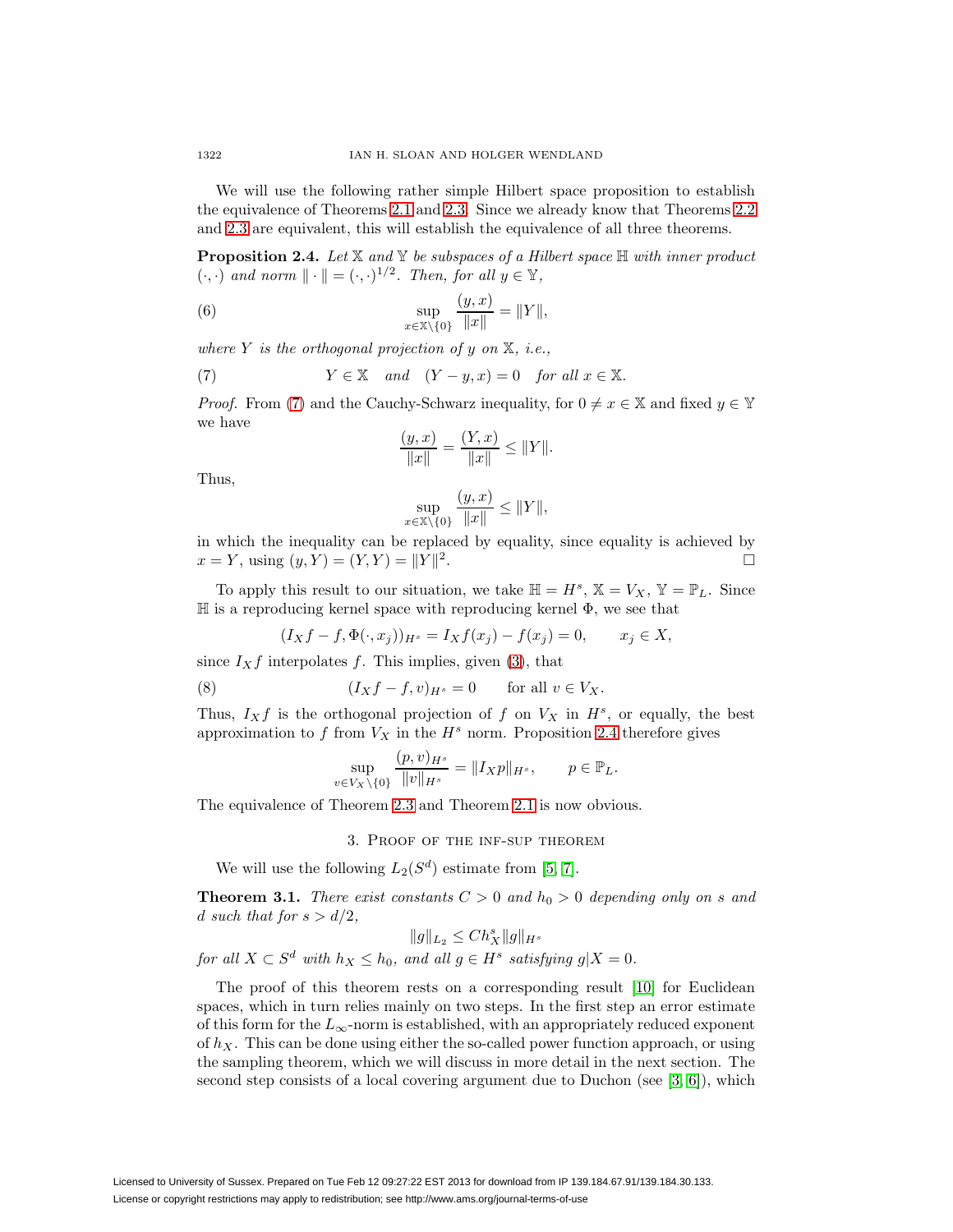then provides the additional convergence order reflecting the fact that the left-hand side is measured in the weaker  $L_2$ -norm.

<span id="page-5-0"></span>Theorem [3.1](#page-4-2) leads to the following corollary.

<span id="page-5-1"></span>**Corollary 3.2.** Suppose  $f \in H^s$  with  $s > d/2$ . Then we have, for all  $X =$  ${x_1,...,x_N} \subset S^d$  with  $h_X \leq h_0$ , the estimate

(9) 
$$
||f - I_Xf||_{L^2} \leq Ch_X^s ||f - I_Xf||_{H^s} \leq Ch_X^s ||f||_{H^s},
$$

where  $h_0$  and C are the constants from Theorem [3.1](#page-4-2).

Note that in the last step in [\(9\)](#page-5-0) we use the fact that  $I_Xf$  is the orthogonal projection in  $H^s$ , implying  $||f - I_Xf||_{H^s} \le ||f||_{H^s}$ .

The  $L_2$ -estimate from Corollary [3.2](#page-5-1) gives rise to an estimate in the  $H^s$ -norm for functions from  $H^{2s}$ ; see also [\[6\]](#page-13-11). This follows simply from [\(8\)](#page-4-3), together with the Cauchy-Schwarz inequality:

$$
||f - I_Xf||_{H^s}^2 = (f - I_Xf, f)_{H^s} = \sum_{\ell=0}^{\infty} \sum_{k=1}^{N(d,\ell)} (1 + \ell^2)^s (f - I_Xf)_{\ell,k}^{\wedge} \hat{f}_{\ell,k}
$$
  
\n
$$
\leq \left( \sum_{\ell=0}^{\infty} \sum_{k=1}^{N(d,\ell)} |\hat{f}_{\ell,k}|^2 (1 + \ell^2)^{2s} \right)^{1/2} \left( \sum_{\ell=0}^{\infty} \sum_{k=1}^{N(d,\ell)} |(f - I_Xf)_{\ell,k}^{\wedge}|^2 \right)^{1/2}
$$
  
\n
$$
= ||f||_{H^{2s}} ||f - I_Xf||_{L_2}
$$
  
\n
$$
\leq C h_X^s ||f||_{H^{2s}} ||f - I_Xf||_{H^s},
$$

<span id="page-5-3"></span>provided that  $h_X \leq h_0$ . The following result now follows from cancellation of  $||f - I_Xf||_{H^s}.$ 

**Corollary 3.3.** Suppose  $f \in H^{2s}$  with  $s > d/2$ . Then we have, for all  $X =$  ${x_1, \ldots, x_N} \subset S^d$  with  $h_X \leq h_0$ , the estimate

(10) 
$$
||f - I_Xf||_{H^s} \leq Ch_X^s ||f||_{H^{2s}},
$$

where  $h_0$  and C are the constants from Theorem [3.1](#page-4-2).

Note that we can insert [\(10\)](#page-5-2) into [\(9\)](#page-5-0) to derive

<span id="page-5-4"></span><span id="page-5-2"></span>
$$
||f - I_Xf||_{L_2} \le C^2 h_X^{2s} ||f||_{H^{2s}},
$$

which means that we *double* the approximation order in the  $L_2$ -norm for target functions having twice the smoothness. This well-known  $L_2$ -estimate will not play a role in our subsequent arguments, but Corollary [3.3](#page-5-3) will do so.

The second ingredient in our proof will be an inverse estimate for spherical polynomials: For every  $p \in \mathbb{P}_L$  and every  $t > s \geq 0$  we have

(11)  

$$
||p||_{H^t}^2 = \sum_{\ell=0}^L \sum_{k=1}^{N(d,\ell)} |\widehat{p}_{\ell,k}|^2 (1+\ell^2)^t
$$

$$
\leq (1+L^2)^{t-s} \sum_{\ell=0}^L \sum_{k=1}^{N(d,\ell)} |\widehat{p}_{\ell,k}|^2 (1+\ell^2)^s = (1+L^2)^{t-s} ||p||_{H^s}^2.
$$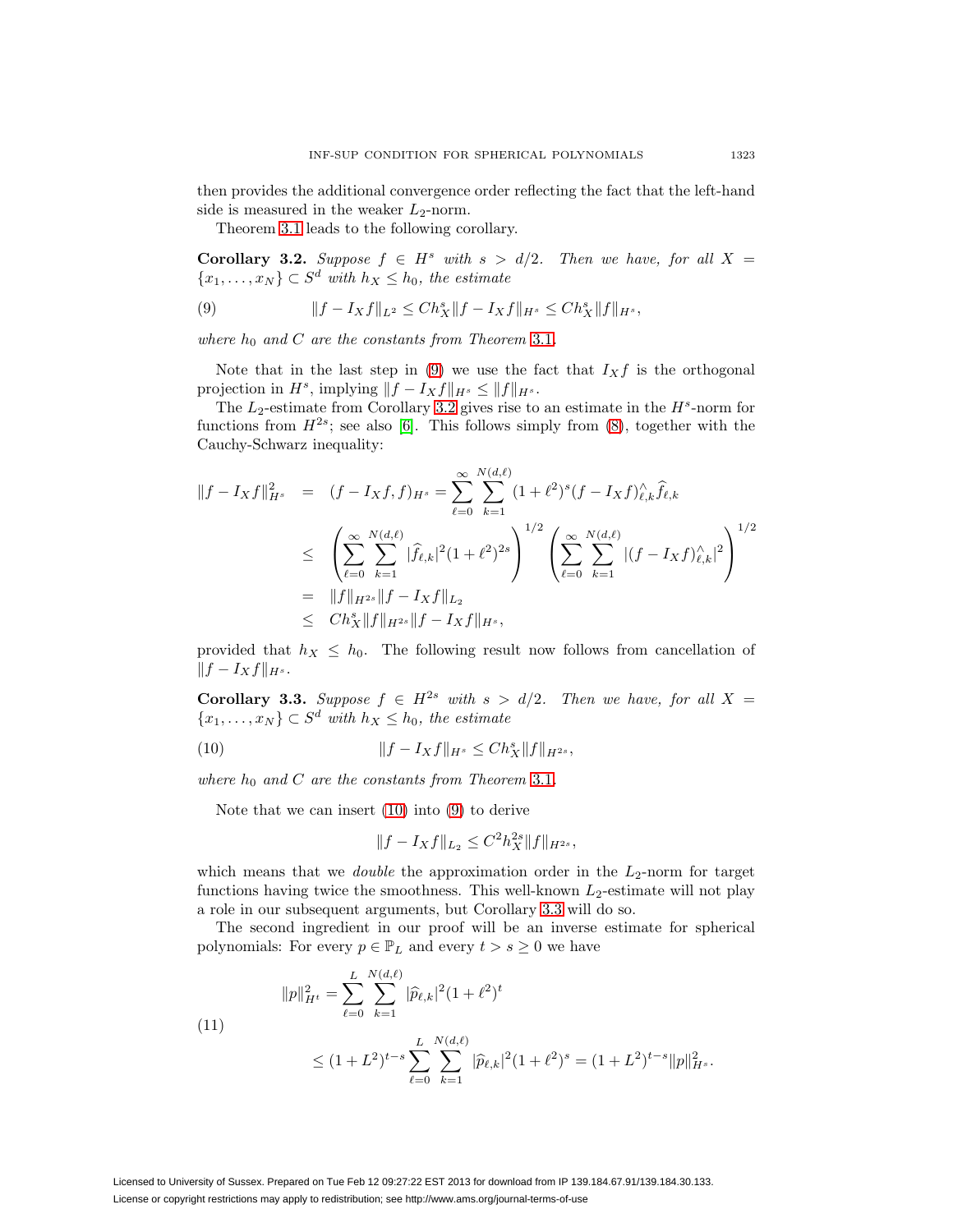*Proof of Theorem [2.3](#page-3-3).* Since  $\mathbb{P}_L \subset H^{2s}$  for all  $L \geq 1$ , we can combine the error estimate [\(10\)](#page-5-2) with the inverse estimate [\(11\)](#page-5-4) with  $t = 2s$  to give, for arbitrary  $p \in \mathbb{P}_L$  and  $h_X \leq h_0$ ,

$$
||p - I_Xp||_{H^s} \le Ch_X^s ||p||_{H^{2s}} \le Ch_X^s(\sqrt{2}L)^s ||p||_{H^s},
$$

where we used  $1 + L^2 \leq 2L^2$ . Now we choose a fixed  $\delta \in (0, 1)$ , and deduce

$$
||p - I_Xp||_{H^s} \le \delta ||p||_{H^s},
$$

provided that

$$
h_X \le \min\left\{h_0, \left(\frac{\delta}{C}\right)^{1/s} \frac{1}{\sqrt{2}L}\right\}.
$$

Because  $I_X p$  is the orthogonal projection of p in  $H^s$ , we can use the Pythagoras theorem

<span id="page-6-1"></span>
$$
||p||_{H^s}^2 = ||p - I_Xp||_{H^s}^2 + ||I_Xp||_{H^s}^2
$$

<span id="page-6-2"></span>to obtain

(12) 
$$
||I_Xp||_{H^s}^2 = ||p||_{H^s}^2 - ||p - I_Xp||_{H^s}^2 \ge (1 - \delta^2) ||p||_{H^s}^2.
$$

Theorem [2.3](#page-3-3) is therefore proved with

(13) 
$$
\gamma = \sqrt{1 - \delta^2}, \ \tau = \min\left\{h_0, \frac{1}{\sqrt{2}}\left(\frac{\delta}{C}\right)^{1/s}\right\}.
$$

In the proof above,  $\delta$  is an arbitrary number in  $(0, 1)$ , hence so too is  $\gamma$ . For applications we may wish to be more careful in the choice of parameters. Suppose  $\gamma_0$  is the minimum value of  $\gamma$  we would wish to allow in Theorem [2.3](#page-3-3) for some application; for example, perhaps  $\gamma_0 = 0.1$ . Then  $\delta_0 := \sqrt{1 - \gamma_0^2}$  is the maximum application, for example, perhaps  $\gamma_0 = 0.1$ . Then  $\sigma_0 := \sqrt{1 - \gamma_0}$  is the maximum permissible value of  $\delta$ . If  $h_0 \ge (1/\sqrt{2})(\delta_0/C)^{1/s}$ , then a natural choice is  $\delta = \delta_0$ , permissive value of 0. If  $n_0 \ge (1/\sqrt{2})(o_0/C)^{-\gamma}$ , then a natural choice is  $o = o_0$ ,<br>in which case  $\gamma = \gamma_0$  and  $\tau = (1/\sqrt{2})(\delta_0/C)^{1/s} < h_0$ . If, on the other hand, in which case  $\gamma = \gamma_0$  and  $\tau = (1/\sqrt{2})(\delta_0/C)$   $\gamma \leq n_0$ . It, on the other hand,<br>  $h_0 < (1/\sqrt{2})(\delta_0/C)^{1/s}$ , then we may without loss take  $\delta = C(\sqrt{2}h_0)^s < \delta_0$ , in which case  $\gamma = \sqrt{1 - C^2(\sqrt{2}h_0)^{2s}} > \gamma_0$  and  $\tau = h_0$ .

We finally observe that the requirement in [\(13\)](#page-6-1) that  $\tau \leq h_0$  places a severe restriction on the mesh norm  $h_X$  when L is large, given the assumption that  $h_X \leq$  $\tau/L$ . If the theorems are stated not for all  $L \geq 1$  but instead for all  $L \geq L_0$ , then it is easily seen that  $h_0$  in [\(13\)](#page-6-1) (and hence also in the paragraph that follows it) can be replaced by  $L_0 h_0$ , since that will be enough to ensure  $h_X \leq h_0$  for  $L \geq L_0$ .

# 4. Sampling Theorem

<span id="page-6-0"></span>Underlying the  $L_2$ -estimate in Theorem [3.1,](#page-4-2) is the *sampling theorem*; see [\[8,](#page-13-5) [12\]](#page-13-6). For completeness, we state it here and show how it can be used to establish easily a weaker version of our main result.

**Theorem 4.1.** Suppose  $X = \{x_1, \ldots, x_N\} \subset S^d$  is a finite set satisfying  $h_X \leq$ 1/(2L). Then, for every  $x \in S^d$  there exist numbers  $a_i(x)$ ,  $j = 1, \ldots, N$ , such that

$$
\sum_{j=1}^{N} a_j(x)q(x_j) = q(x), \quad \text{for all } q \in \mathbb{P}_L,
$$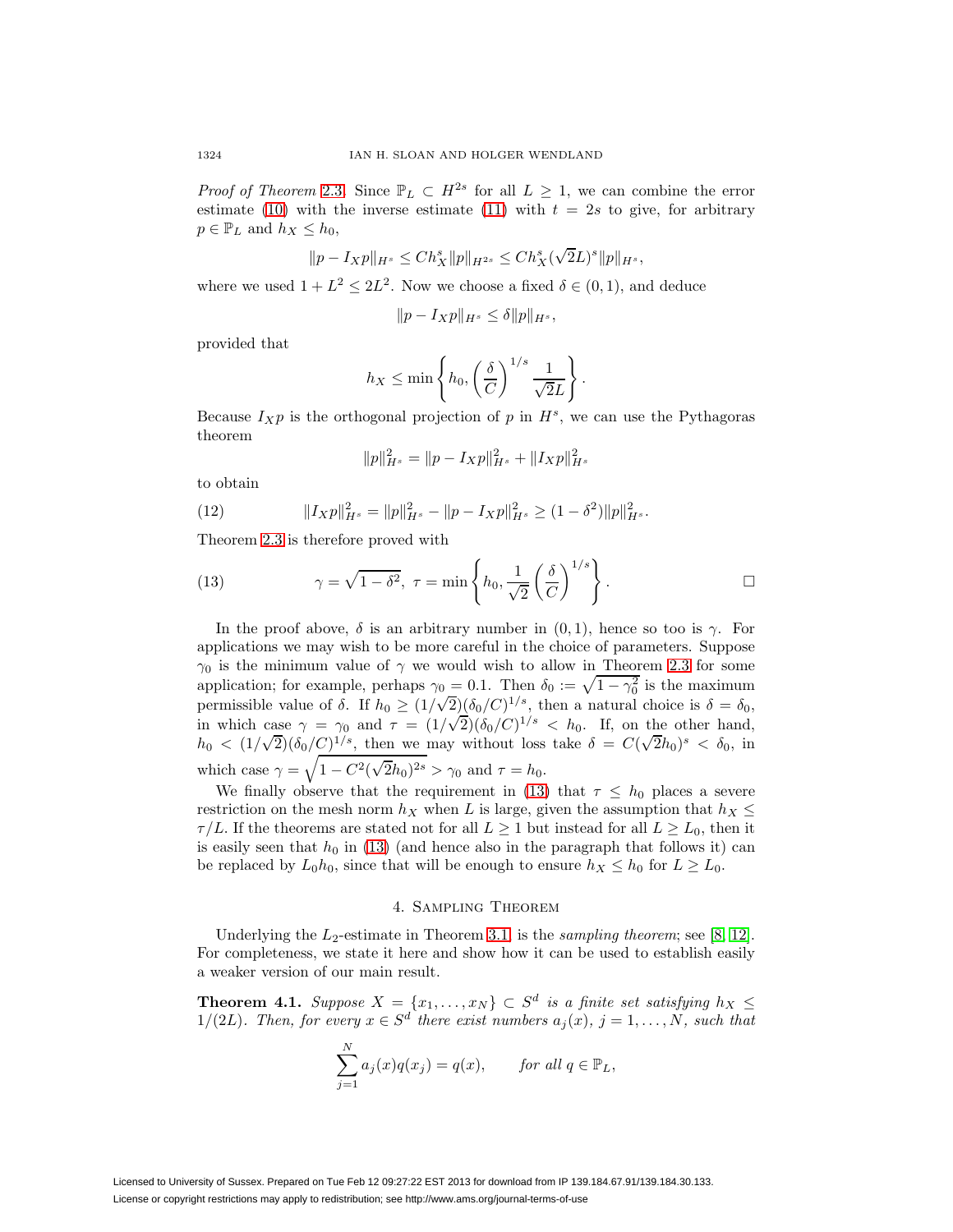<span id="page-7-2"></span>and such that

(14) 
$$
\sum_{j=1}^{N} |a_j(x)| \leq 2.
$$

Given a fixed  $p \in \mathbb{P}_L$ , let  $x_0 \in S^d$  be a point at which  $|p(x)|$  takes its maximum value. Then we have

$$
\sum_{j=1}^{N} a_j(x_0) p(x_j) = p(x_0) = \pm ||p||_{L_{\infty}}.
$$

<span id="page-7-1"></span>Now choose  $w \in V_X$  to be

(15) 
$$
w = \pm \sum_{j=1}^{N} a_j(x_0) \Phi(\cdot, x_j),
$$

where the sign is the same as in the preceding equation. Then

$$
(p, w)_{H^s} = \pm \sum_{j=1}^N a_j(x_0)(p, \Phi(\cdot, x_j))_{H^s} = \pm \sum_{j=1}^N a_j(x_0)p(x_j) = ||p||_{L_{\infty}},
$$

<span id="page-7-3"></span>so that

(16) 
$$
\sup_{v \in V_X \setminus \{0\}} \frac{(p, v)_{H^s}}{\|v\|_{H^s}} \ge \frac{(p, w)_{H^s}}{\|w\|_{H^s}} = \frac{\|p\|_{L_\infty}}{\|w\|_{H^s}}.
$$

As a special case of the addition theorem for spherical harmonics (cf.  $[9]$ ), it follows from [\(2\)](#page-2-1) that

$$
\Phi(x_j, x_j) := \sum_{\ell=0}^{\infty} \frac{1}{(1+\ell^2)^s} \sum_{k=1}^{N(d,\ell)} Y_{\ell,k}(x_j) Y_{\ell,k}(x_j) = \sum_{\ell=0}^{\infty} \frac{1}{(1+\ell^2)^s} \frac{N(d,\ell)}{\omega_d} =: \frac{c_{s,d}}{4\omega_d},
$$

where  $\omega_d$  denotes the surface area of  $S^d$ . Hence, we see from [\(15\)](#page-7-1) and [\(14\)](#page-7-2) and the reproducing property of the kernel Φ that

$$
||w||_{H^{s}} \leq \sum_{j=1}^{N} |a_{j}(x_{0})| ||\Phi(\cdot, x_{j})||_{H^{s}} = \sum_{j=1}^{N} |a_{j}(x_{0})| \Phi(x_{j}, x_{j})^{\frac{1}{2}} \leq \sqrt{c_{s, d}/\omega_{d}}.
$$

Thus from [\(16\)](#page-7-3) we have

$$
\sup_{v \in V_X \setminus \{0\}} \frac{(p, v)_{H^s}}{\|v\|_{H^s}} \ge \frac{\sqrt{\omega_d}}{\sqrt{c_{s,d}}} \|p\|_{L_\infty} \ge \frac{1}{\sqrt{c_{s,d}}} \|p\|_{L_2} \ge \frac{1}{\sqrt{c_{s,d}} (\sqrt{2}L)^s} \|p\|_{H^s},
$$

using again in the last step the inverse estimate [\(11\)](#page-5-4) for spherical polynomials.

<span id="page-7-0"></span>This is a weaker result than Theorem [2.1,](#page-3-2) since the constant now decreases with increasing L.

### 5. Error analysis for the hybrid method

In this section we illustrate the use of the inf-sup condition by using it to give a new error analysis for the hybrid polynomial-plus-radial-basis-function method of Sloan and Sommariva [\[11\]](#page-13-3). We shall assume in this section that  $\Phi = \Phi_s$  is the reproducing kernel for the space  $H^s$  given by [\(2\)](#page-2-1). In Section 6 we shall show that essentially the same result holds if  $\Phi$  is the reproducing kernel of any Hilbert space that is norm equivalent to  $H^s$ .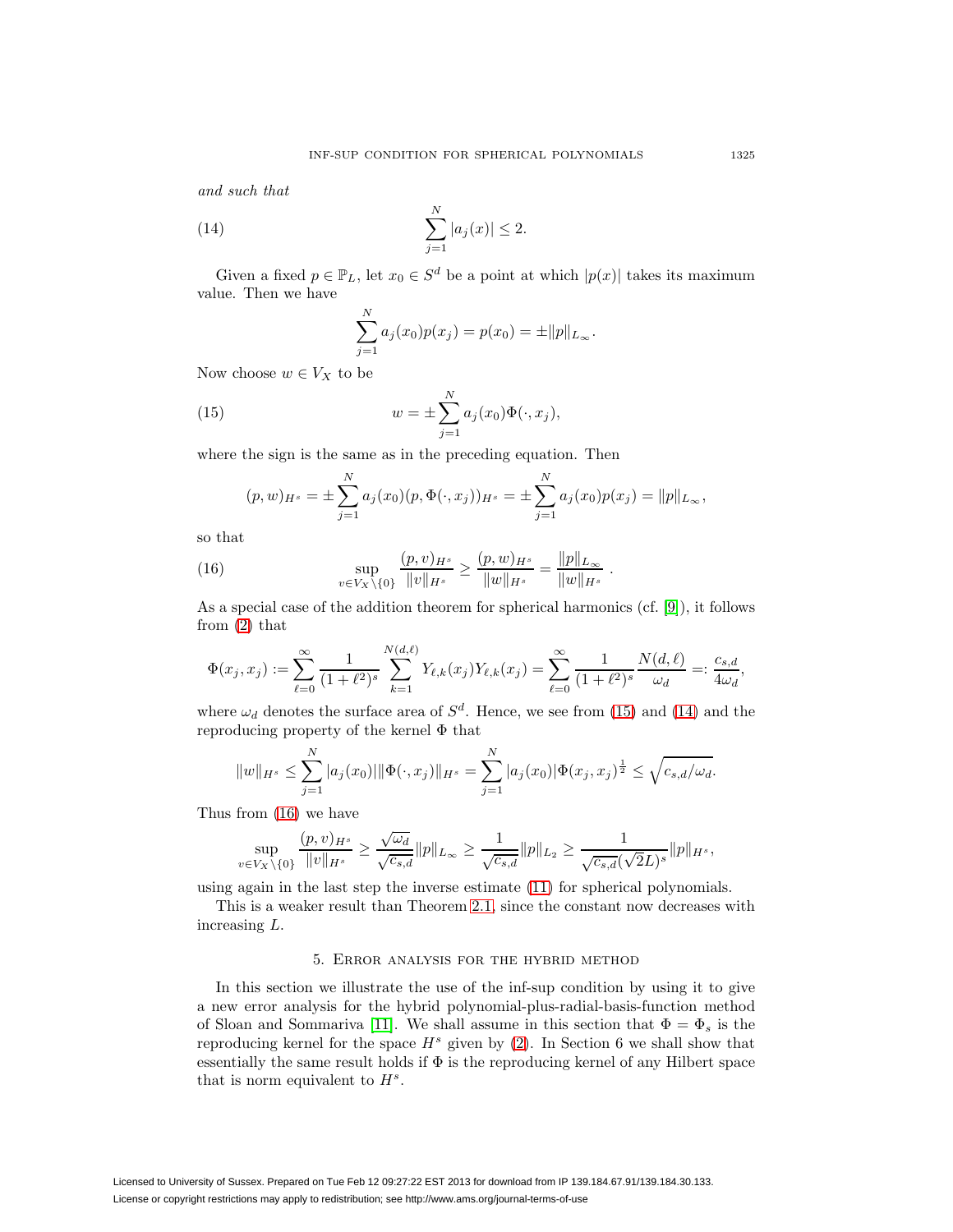To define the hybrid approximation, let  $X = X_N := \{x_1, \ldots, x_N\} \subset S^d$  be a finite point set on  $S^d$ , and let  $L \geq 1$  be fixed. Given  $f \in H^s$ , the hybrid approximation approximates  $f$  by

(17) 
$$
f_{X,L} = u_{X,L} + p_{X,L},
$$

where  $p_{X,L} \in \mathbb{P}_L$  is a polynomial and

<span id="page-8-4"></span>
$$
u_{X,L} = \sum_{j=1}^{N} \alpha_j \Phi(\cdot, x_j)
$$

is a linear combination of radial basis functions centred at the points in  $X$ , and where the approximation is fixed by the interpolation conditions

$$
f_{X,L}(x_j) = f(x_j), \quad j = 1, \ldots, N,
$$

and the side conditions

$$
\sum_{j=1}^{N} \alpha_j q(x_j) = 0, \qquad q \in \mathbb{P}_L.
$$

<span id="page-8-0"></span>An equivalent formulation, better suited to the present analysis, is: Find  $u_{X,L} \in$  $V_X$  and  $p_{X,L} \in \mathbb{P}_L$  such that

(18) 
$$
(u_{X,L}, v_X)_{H^s} + (p_{X,L}, v_X)_{H^s} = (f, v_X)_{H^s}, \qquad v_X \in V_X,
$$

<span id="page-8-1"></span>and

(19) 
$$
(q, u_{X,L})_{H^s} = 0, \qquad q \in \mathbb{P}_L.
$$

The equivalence follows from [\(3\)](#page-2-0) and the reproducing property [\(1\)](#page-2-2) of  $\Phi$ .

Now assume that  $h_X \leq \tau/L$ , where the parameter  $\tau$  is as in Theorems [2.1–](#page-3-2) [2.3.](#page-3-3) That the approximation is well defined can be demonstrated as follows. First, assuming  $u_{X,L} \in V_X$  and  $p_{X,L} \in \mathbb{P}_L$  satisfy [\(18\)](#page-8-0) and [\(19\)](#page-8-1), we have

$$
||u_{X,L}||_{H^s}^2 = (u_{X,L}, u_{X,L})_{H^s}
$$
  
=  $(f, u_{X,L})_{H^s} - (p_{X,L}, u_{X,L})_{H^s}$   
=  $(f, u_{X,L})_{H^s}$ ,

where we used [\(18\)](#page-8-0) and then [\(19\)](#page-8-1). The Cauchy-Schwarz inequality then gives

$$
u_{X,L}\|_{H^s}^2 \le \|f\|_{H^s} \|u_{X,L}\|_{H^s},
$$

<span id="page-8-2"></span>and on cancelling  $||u_{X,L}||_{H^s}$ ,

(20) 
$$
||u_{X,L}||_{H^s} \le ||f||_{H^s}.
$$

 $\parallel$ 

The inf-sup condition [\(4\)](#page-3-0) now gives

<span id="page-8-3"></span>
$$
\|p_{X,L}\|_{H^s} \leq \frac{1}{\gamma} \sup_{v_X \in V_X \setminus \{0\}} \frac{(p_{X,L}, v_X)_{H^s}}{\|v_X\|_{H^s}} \n= \frac{1}{\gamma} \sup_{v_X \in V_X \setminus \{0\}} \frac{(f, v_X)_{H^s} - (u_{X,L}, v_X)_{H^s}}{\|v_X\|_{H^s}} \n\leq \frac{1}{\gamma} \left(\|f\|_{H^s} + \|u_{X,L}\|_{H^s}\right) \n\leq \frac{2}{\gamma} \|f\|_{H^s},
$$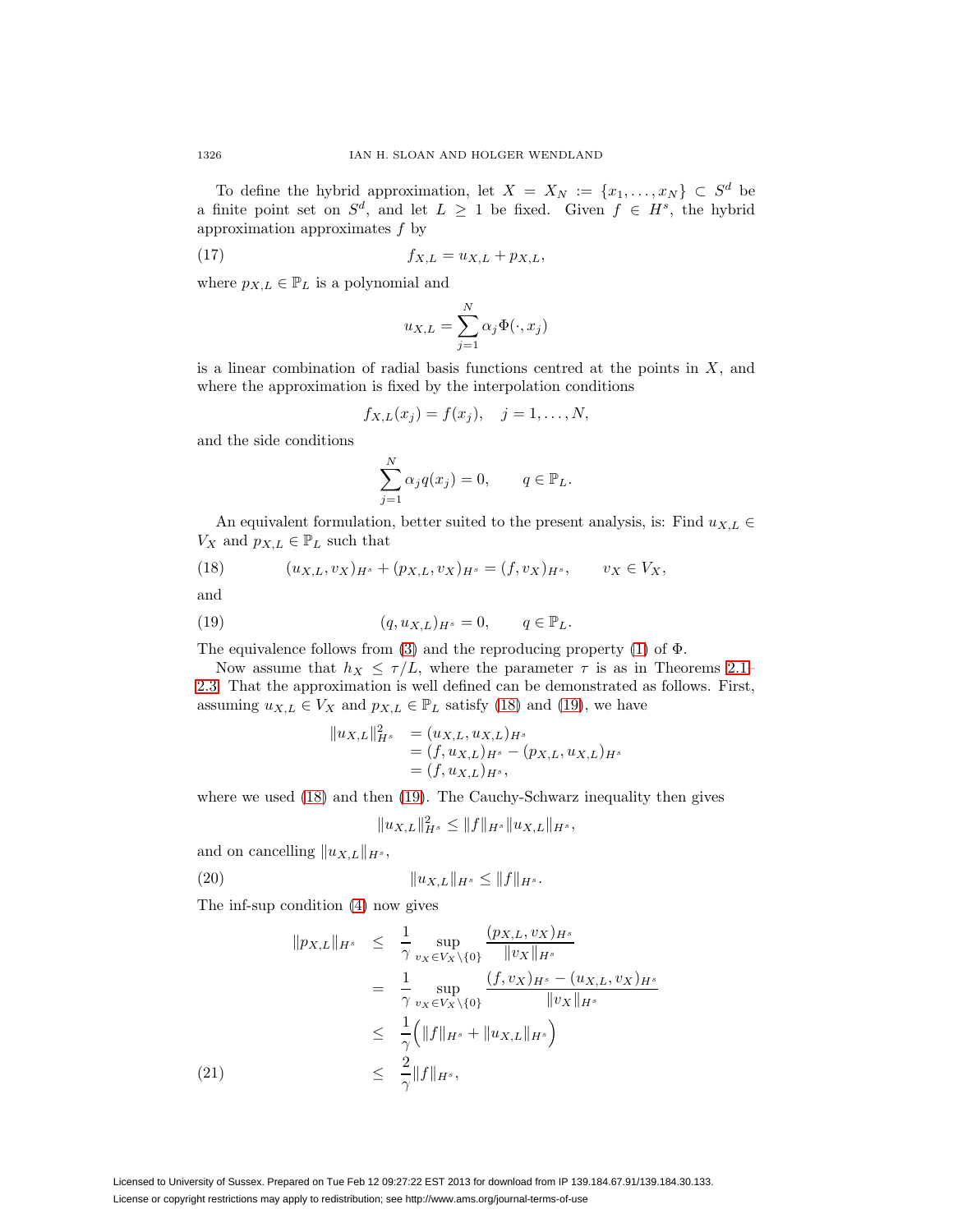where in the last step we used [\(20\)](#page-8-2). Thus the approximate problem is well posed in  $H<sup>s</sup>$ . The fact that the approximate problem has a unique solution then follows from  $(20)$  and  $(21)$  with f replaced by 0 (since  $(18)$  and  $(19)$  certainly have a solution when  $f = 0$ ). In turn, existence of a solution for general f follows from the fact that [\(18\)](#page-8-0) and [\(19\)](#page-8-1) together form a square linear system (of dimension  $N + N(d, \ell)$ ). Thus the approximation is well defined.

To discuss the error, we first write the exact function f in an analogous way to  $f_X$ : We write

$$
f = u + p,
$$

where  $p \in \mathbb{P}_L$  and  $u \in H^s$  are defined by

$$
(p,q)_{H^s} = (f,q)_{H^s}, \qquad q \in \mathbb{P}_L,
$$

so that p is the  $H^s$ -orthogonal projection of f on  $\mathbb{P}_L$ , and

<span id="page-9-2"></span>
$$
u:=f-p.
$$

Clearly, then  $u$  and  $p$  satisfy equations analogous to [\(18\)](#page-8-0) and [\(19\)](#page-8-1),

<span id="page-9-0"></span>(22) 
$$
(u,v)_{H^s} + (p,v)_{H^s} = (f,v)_{H^s}, \quad v \in H^s,
$$

(23) 
$$
(q, u)_{H^s} = 0, \qquad q \in \mathbb{P}_L.
$$

On subtracting [\(18\)](#page-8-0) from [\(22\)](#page-9-0) (with v replaced by  $v_X \in V_X$ ) and [\(19\)](#page-8-1) from [\(23\)](#page-9-0), we obtain

<span id="page-9-1"></span>(24) 
$$
(u - u_{X,L}, v_X)_{H^s} + (p - p_{X,L}, v_X)_{H^s} = 0, \qquad v_X \in V_X,
$$

(25) 
$$
(q, u - u_{X,L})_{H^s} = 0, \qquad q \in \mathbb{P}_L.
$$

Now define  $\tilde{u}_X \in V_X$  to be the  $H^s$ -orthogonal projection of u on  $V_X$ , that is,

(26) 
$$
(\tilde{u}_X, v_X)_{H^s} = (u, v_X)_{H^s}, \qquad v_X \in H^s,
$$

thus  $\tilde{u}_X$  is the interpolant of u in the space  $V_X$  at the points of X. (The function  $\tilde{u}_X$ plays the role of the "elliptic projection" in a finite element analysis. Essentially, it is a convenient function lying in  $V_X$  that, unlike  $u_{X,L}$ , differs in a known way from u.) From  $(24)$ ,  $(25)$  and  $(26)$  we clearly have

<span id="page-9-3"></span>(27) 
$$
(\tilde{u}_X - u_{X,L}, v_X)_{H^s} + (p - p_{X,L}, v_X)_{H^s} = 0, \qquad v_X \in V_X
$$

<span id="page-9-4"></span>and

(28) 
$$
(q, \tilde{u}_X - u_{X,L})_{H^s} = (q, \tilde{u}_X - u)_{H^s}, \qquad q \in \mathbb{P}_L.
$$

<span id="page-9-5"></span>The inf-sup condition [\(4\)](#page-3-0) now gives

(29)  

$$
||p - p_{X,L}||_{H^s} \le \frac{1}{\gamma} \sup_{v_X \in V_X \setminus \{0\}} \frac{(p - p_{X,L}, v_X)_{H^s}}{||v_X||_{H^s}}
$$

$$
= -\frac{1}{\gamma} \sup_{v_X \in V_X \setminus \{0\}} \frac{(\tilde{u}_X - u_{X,L}, v_X)_{H^s}}{||v_X||_{H^s}}
$$

$$
\le \frac{1}{\gamma} ||\tilde{u}_X - u_{X,L}||_{H^s},
$$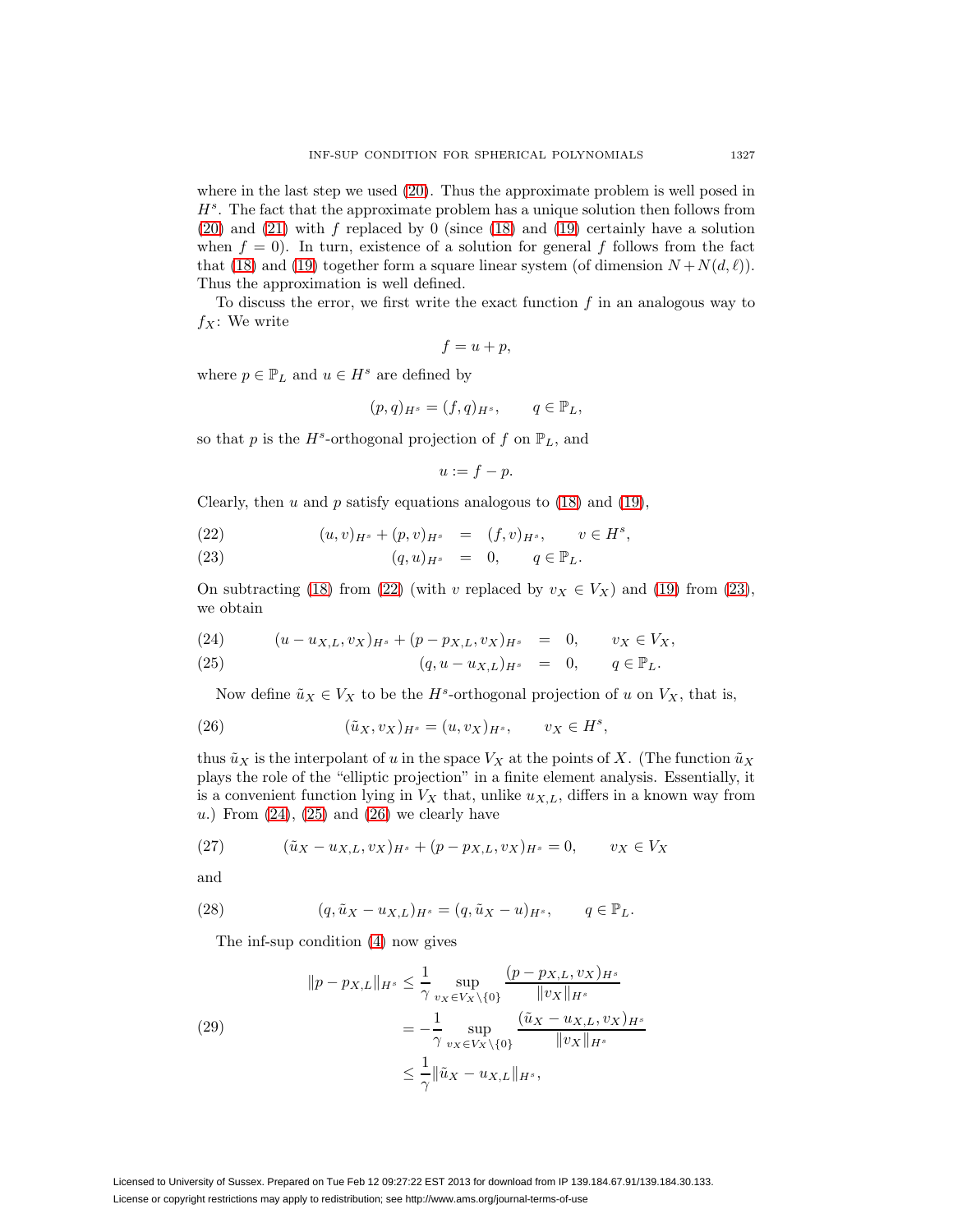where we used [\(27\)](#page-9-3). We also have, using (27) with  $v_X = \tilde{u}_X - u_{X,L}$  and then [\(28\)](#page-9-4),

$$
\|\tilde{u}_X - u_{X,L}\|_{H^s}^2 = -(p - p_{X,L}, \tilde{u}_X - u_{X,L})_{H^s}
$$
  
= -(p - p\_{X,L}, \tilde{u}\_X - u)\_{H^s}  

$$
\leq \|p - p_{X,L}\|_{H^s} \|\tilde{u}_X - u\|_{H^s}
$$
  

$$
\leq \epsilon \|p - p_{X,L}\|_{H^s}^2 + \frac{1}{4\epsilon} \|\tilde{u}_X - u\|_{H^s}^2,
$$

where in the last step we used the inequality

<span id="page-10-0"></span>
$$
ab \le \epsilon a^2 + \frac{1}{4\epsilon}b^2,
$$

which holds for arbitrary  $\epsilon \in (0,1)$ . Then from [\(29\)](#page-9-5) we obtain

<span id="page-10-1"></span>
$$
||p - p_{X,L}||_{H^s}^2 \le \frac{\epsilon}{\gamma^2} ||p - p_{X,L}||_{H^s}^2 + \frac{1}{4\epsilon\gamma^2} ||\tilde{u}_X - u||_{H^s}^2,
$$

and on choosing  $\epsilon = \frac{1}{2}\gamma^2$  and simplifying,

(31) 
$$
\|p - p_{X,L}\|_{H^s}^2 \leq \frac{1}{\gamma^4} \|\tilde{u}_X - u\|_{H^s}^2,
$$

<span id="page-10-2"></span>and in turn from [\(30\)](#page-10-0)

(32) 
$$
\|\tilde{u}_X - u_{X,L}\|_{H^s}^2 \leq \frac{1}{\gamma^2} \|\tilde{u}_X - u\|_{H^s}^2.
$$

<span id="page-10-3"></span>We are now ready to state the main result for the error analysis of the hybrid method.

**Theorem 5.1.** Let  $L \geq 1$  and  $X = \{x_1, \ldots, x_N\} \subset \mathcal{S}^d$  be such that  $h_X \leq \tau/L$ , where  $\tau$  is as in Theorem [2.1](#page-3-2), and let  $\Phi = \Phi_s$  be the reproducing kernel in the space  $H^s$  for some fixed  $s > d/2$ . Moreover, given  $f \in H^s$  let  $f_{X,L} = u_{X,L} + p_{X,L}$ , where  $u_{X,L} \in V_X$  and  $p_{X,L} \in \mathbb{P}_L$  are the solutions of [\(18\)](#page-8-0) and [\(19\)](#page-8-1). Then,

$$
\|f-f_{X,L}\|_{L^2}\leq ch^s\inf_{q\in \mathbb{P}_L}\|f-q\|_{H^s}\leq Ch^s\|f\|_{H^s},
$$

and, if  $f \in H^{2s}$ ,

$$
||f - f_{X,L}||_{L^2} \le ch^{2s} \inf_{q \in \mathbb{P}_L} ||f - q||_{H^{2s}} \le Ch^{2s} ||f||_{H^{2s}},
$$

with  $C$  independent of  $X$  and  $L$ .

Here, and in the following work, C denotes a generic constant, whose value at each occurrence may be different.

Proof. The first step is to note from Theorem [3.1](#page-4-2) that

$$
||f - f_{X,L}||_{L^2} \leq Ch^s ||f - f_{X,L}||_{H^s}
$$
  
 
$$
\leq Ch^s (||u - u_{X,L}||_{H^s} + ||p - p_{X,L}||_{H^s}),
$$

where we used the fact that  $f - f_{X,L}$  vanishes at the points of X, together with  $f = u + p$  and  $f_{X,L} = u_{X,L} + p_{X,L}$ . Next we note that [\(31\)](#page-10-1) and [\(32\)](#page-10-2) give

$$
||p - p_{X,L}||_{H^s} \le C ||\tilde{u}_X - u||_{H^s}
$$

and

$$
||u - u_{X,L}||_{H^s} \le ||u - \tilde{u}_X||_{H^s} + ||\tilde{u}_X - u_{X,L}||_{H^s} \le C ||\tilde{u}_X - u||_{H^s},
$$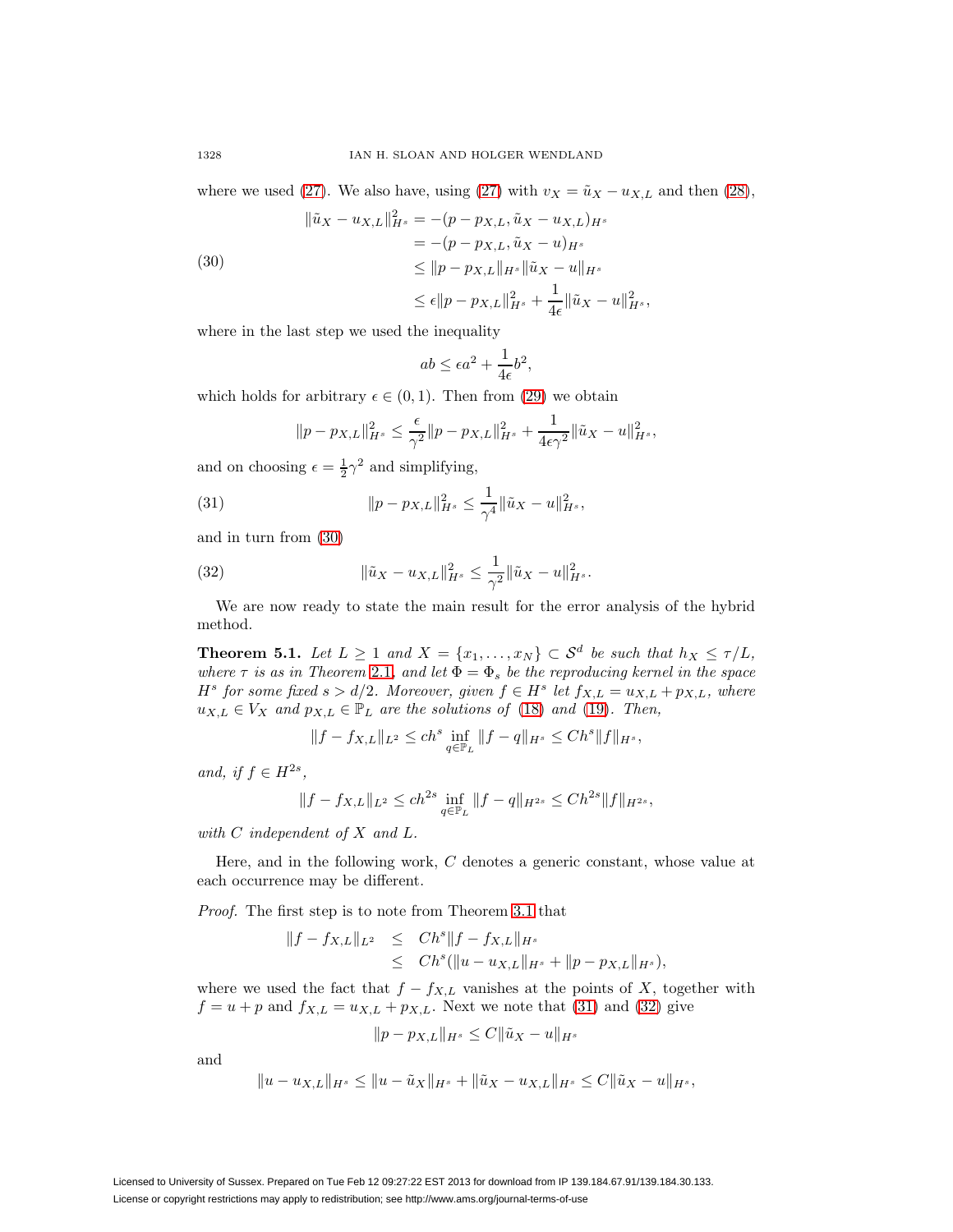<span id="page-11-1"></span>and putting these together,

(33) 
$$
||f - f_{X,L}||_{L^2} \leq Ch^s ||\tilde{u}_X - u||_{H^s}.
$$

Since  $\tilde{u}_X$  is the interpolant of u on  $V_X$ , it follows from Corollary [3.3](#page-5-3) that

(34) 
$$
\|\tilde{u}_X - u\|_{H^s} \leq Ch_X^s \|u\|_{H^{2s}},
$$

and also we have that

$$
\|\tilde{u}_X - u\|_{H^s} \le \|u\|_{H^s},
$$

<span id="page-11-2"></span>since  $\tilde{u}_X$  is the H<sup>s</sup>-orthogonal projection of u on  $V_X$ . It therefore follows from [\(33\)](#page-11-1) that

(35) 
$$
||f - f_{X,L}||_{L^2} \leq Ch^t ||u||_{H^t} \text{ for } t = s, 2s.
$$

Finally, we may note that  $p$  has the Fourier series representation

<span id="page-11-3"></span>
$$
p = \sum_{\ell=0}^{L} \sum_{k=1}^{N(d,\ell)} \hat{f}_{\ell,k} Y_{\ell,k},
$$

which is the  $H^t$ -orthogonal projection of f on  $\mathbb{P}_L$  for all  $t \geq 0$ . It follows that p and  $u = f - p$  are orthogonal in  $H^t$  for all  $t \geq 0$ , and hence that

(36) 
$$
||u||_{H^t} = ||f - p||_{H^t} = \inf_{q \in \mathbb{P}_L} ||f - q||_{H^t} \le ||f||_{H^t}.
$$

<span id="page-11-0"></span>The theorem now follows from [\(35\)](#page-11-2) and [\(36\)](#page-11-3).  $\Box$ 

## 6. THE NATIVE SPACE CORRESPONDING TO  $\Phi$

<span id="page-11-5"></span>In this section we broaden the assumptions on  $\Phi$ , by replacing [\(2\)](#page-2-1) with the more general assumption

(37) 
$$
\Phi(x,y) = \sum_{\ell=0}^{\infty} \sum_{k=1}^{N(d,\ell)} a_{\ell} Y_{\ell,k}(x) Y_{\ell,k}(y)
$$

<span id="page-11-4"></span>with

$$
(38)\qquad \qquad a_{\ell} \sim (1+\ell^2)^{-s}
$$

<span id="page-11-6"></span>for some  $s > d/2$ , where [\(38\)](#page-11-4) means that there exist positive constants  $c_1$  and  $c_2$ , independent of  $\ell$ , such that

(39) 
$$
c_1(1+\ell^2)^{-s} \le a_\ell \le c_2(1+\ell^2)^{-s}, \qquad \ell \in \mathbb{N}.
$$

In this situation the "native space"  $N_{\Phi}$  that corresponds to the kernel  $\Phi$  is the Hilbert space

$$
N_{\Phi} := \left\{ u \in L_2(S^d) : \sum_{\ell=0}^{\infty} \sum_{k=1}^{N(d,\ell)} \frac{|\widehat{u}_{\ell,k}|^2}{a_{\ell}} < \infty \right\},\,
$$

and the norm in  $N_{\Phi}$  is defined by the inner product

$$
(u,v)_{N_{\Phi}} := \sum_{\ell=0}^{\infty} \sum_{k=1}^{N(d,\ell)} \frac{1}{a_{\ell}} \widehat{u}_{\ell,k} \widehat{v}_{\ell,k}.
$$

The space  $N_{\Phi}$  is a reproducing kernel Hilbert space with reproducing kernel  $\Phi(x, y)$ . The norms in  $N_{\Phi}$  and  $H^s$  are clearly equivalent.

<span id="page-11-7"></span>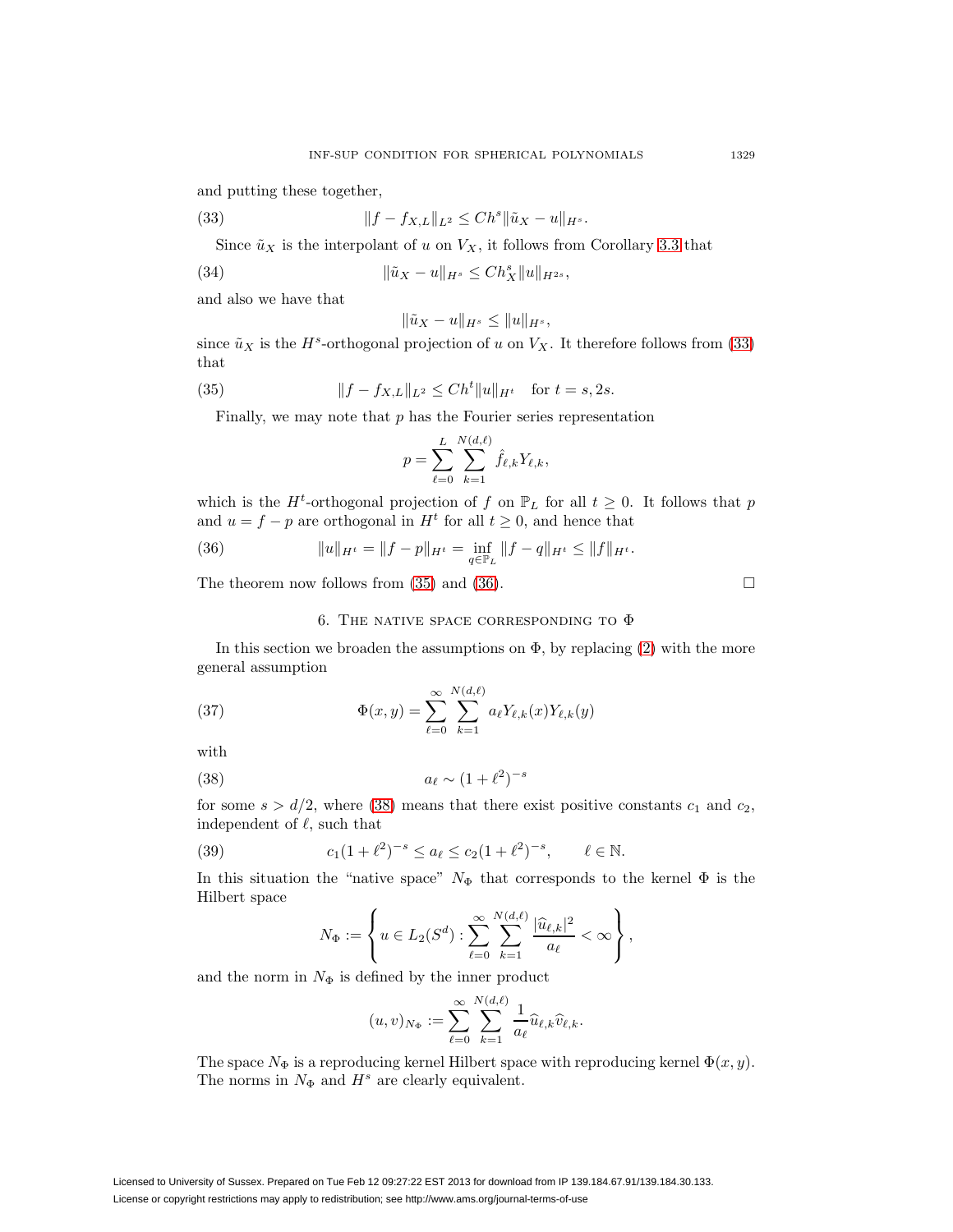Our purpose in this section is to establish that the principal conclusions of this paper are unaltered if throughout we replace  $H^s$  by  $N_{\Phi}$ . First, Theorem [2.1](#page-3-2) is replaced by:

<span id="page-12-0"></span>**Theorem 6.1.** Let  $\Phi$  be a kernel of the form [\(37\)](#page-11-5) satisfying [\(39\)](#page-11-6) for some  $s > d/2$ . Then there exist constants  $\gamma' > 0$  and  $\tau' > 0$  depending only on d and s such that for all  $L \geq 1$  and all  $X = \{x_1, \ldots, x_N\} \subset S^d$  satisfying  $h_X \leq \tau'/L$  the following inequality holds:

$$
\sup_{v \in V_X \setminus \{0\}} \frac{(p, v)_{N_{\Phi}}}{\|v\|_{N_{\Phi}}} \ge \gamma' \|p\|_{N_{\Phi}}, \qquad p \in \mathbb{P}_L.
$$

*Proof.* Note first that for  $f \in C(S^d)$  the interpolant  $I_X f$  is now the N<sub>Φ</sub>-orthogonal projection of  $f$  on  $V_X$ , since

$$
0 = I_X f(x_j) - f(x_j) = (I_X f - f, \Phi(\cdot, x_j))_{N_{\Phi}}, \ j = 1, \dots, N.
$$

Thus, Proposition [2.4](#page-4-1) gives

$$
\sup_{v \in V_X \setminus \{0\}} \frac{(p, v)_{N_{\Phi}}}{\|v\|_{N_{\Phi}}} = \|I_X p\|_{N_{\Phi}}
$$
  
\n
$$
\geq c_2^{-1/2} \|I_X p\|_{H^s}
$$
  
\n
$$
\geq c_2^{-1/2} (1 - \delta^2) \|p\|_{H^s},
$$

where in the last step we used  $(12)$ . Now the argument proceeds as in the proof of Theorem [2.3,](#page-3-3) with  $\gamma' = \gamma/\sqrt{c_2}$ .

The hybrid approximation now takes the same form as [\(17\)](#page-8-4), but instead of [\(18\)](#page-8-0) and [\(19\)](#page-8-1) we have

<span id="page-12-1"></span>(40) 
$$
(u_{X,L}, v_X)_{N_{\Phi}} + (p_{X,L}, v_X)_{N_{\Phi}} = (f, v_X)_{N_{\Phi}}, \qquad v_X \in V_X,
$$

(41) 
$$
(q, u_{X,L})_{N_{\Phi}} = 0, \qquad q \in \mathbb{P}_L.
$$

Instead of Theorem [5.1](#page-10-3) we obtain:

**Theorem 6.2.** Let  $\Phi$  be a kernel of the form [\(37\)](#page-11-5) satisfying [\(39\)](#page-11-6) for some  $s > d/2$ . Moreover, let  $L \geq 1$  and  $X = \{x_1, \ldots, x_N\} \subset S^2$  be such that  $h_X \leq \tau'/L$  where  $\tau'$ is as in Theorem [6.1](#page-12-0). Given  $f \in N_{\Phi}$ , let  $f_{X,L} = u_{X,L} + p_{X,L}$ , where  $u_{X,L} \in V_X$ and  $p_{X,L} \in \mathbb{P}_L$  are solutions of [\(40\)](#page-12-1) and [\(41\)](#page-12-1). Then,

$$
||f - f_{X,L}||_{L^2} \le C'h^s||f||_{H^s},
$$

and, if  $f \in H^{2s}$ ,

$$
||f - f_{X,L}||_{L^2} \le C'h^{2s}||f||_{H^{2s}},
$$

with  $C'$  independent of  $X$  and  $L$ .

The proof is exactly the same as for the proof of Theorem [5.1](#page-10-3) if we replace  $H^s$ by  $N_{\Phi}$  throughout, if we note that the modified version of [\(34\)](#page-11-7) still holds because of the norm equivalence of  $H^s$  and  $N_{\Phi}$ .

#### **ACKNOWLEDGEMENTS**

The support of the Australian Research Council under its Centres of Excellence program is gratefully acknowledged. The authors are also indebted to Dr. Andy Wathen for insight into the inf-sup condition.